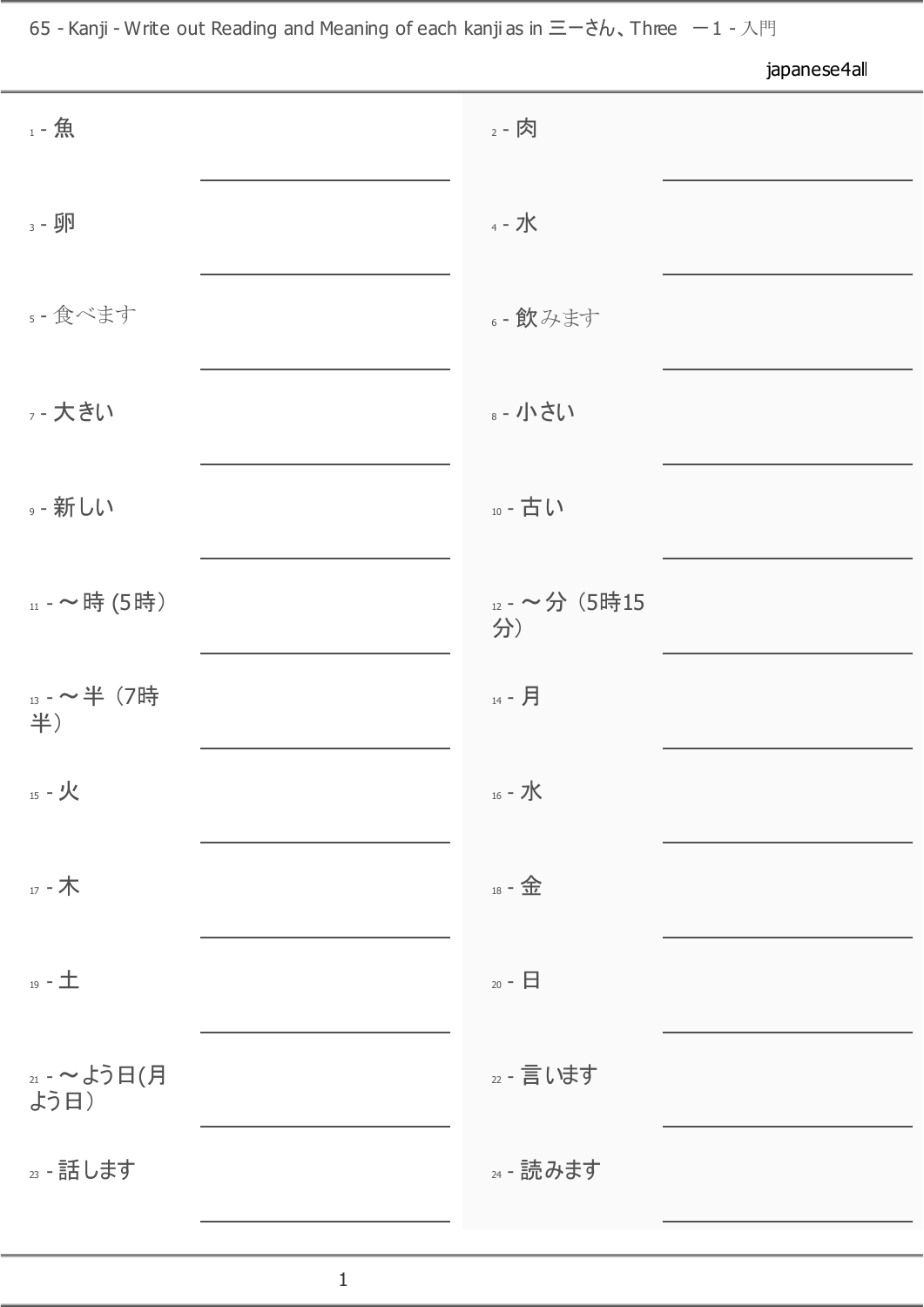japanese4all <sup>25</sup> - 見ます <sup>26</sup> - 聞きます <sup>27</sup> - 書きます <sup>28</sup> - 一  $29 - \frac{1}{2}$  $\frac{1}{31}$  -  $\frac{1}{21}$ 33 - 六 34 - 七 34 - 七 34 - 七 34 - 七 34 - 七 34 - 七 34 - 七 34 - 七 34 - 七 34 - 七 34 - 七 34 - 七 34 - 七 34 - 七 34 - 七 34 - 七 34 - 七 34 - 七 34 - 七 34 - 七 34 - 七 34 - 七 34 - 七 34 - 七 34 - 七 34 - 七 34 - 七 34 - 七 34 - 七 34 - 七 34 - $35 - / \sqrt{25 - 1}$  $37 - +$   $38 - \sim$  年  $_{_{39}}$  -  $\sim$  月  $41$  - 東  $42$  - 西  $42$  - 西  $42$  $\overline{43}$  - 南  $\overline{44}$  - 北  $\overline{44}$  - 北  $\overline{45}$  -  $\sim$  ロ 47 - 西口 インコントランス インター インター インター 南口